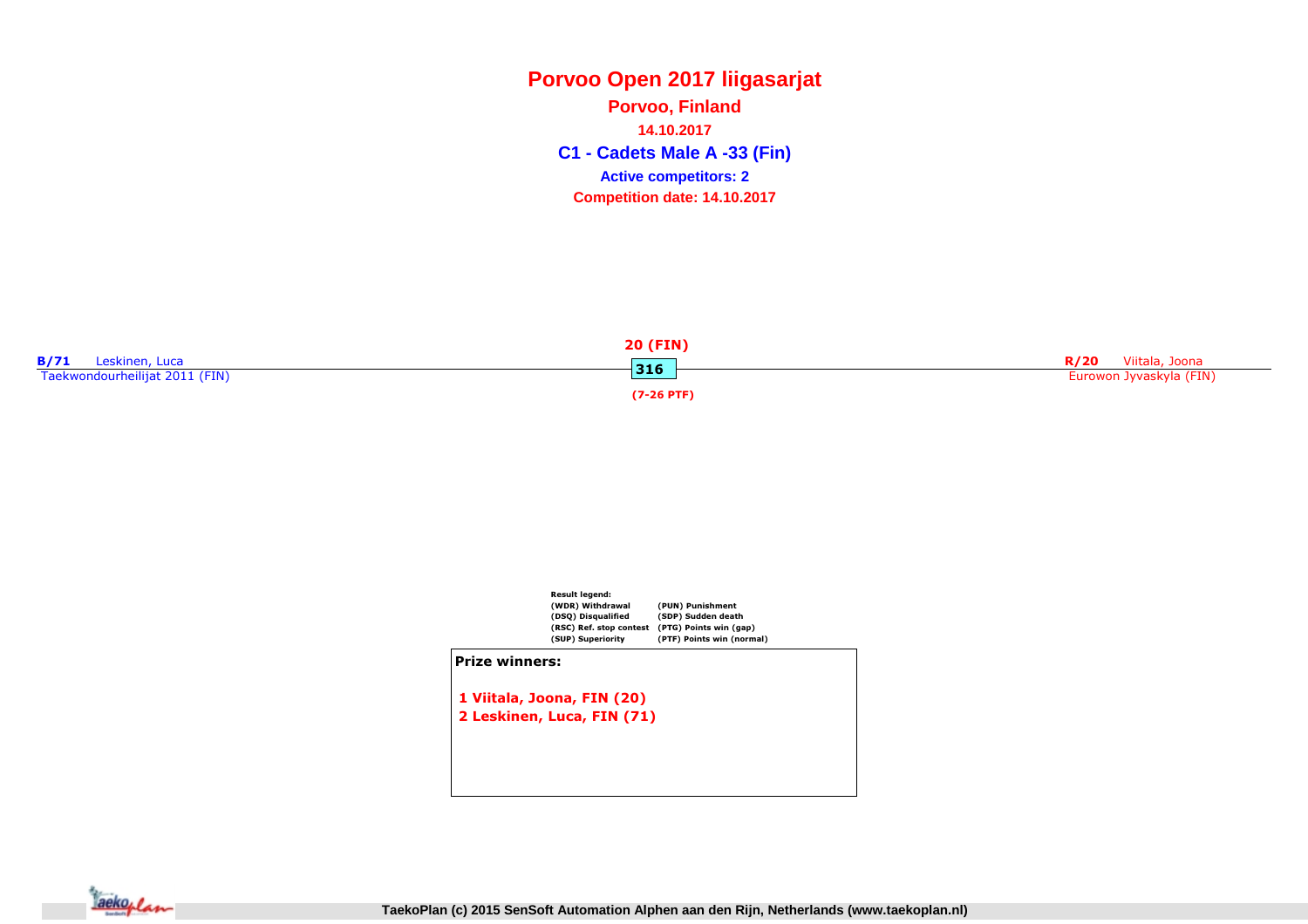**Porvoo, Finland**

**14.10.2017**

**C1 - Cadets Male A -37 (Fly)**

#### **Active competitors: 5**

**Competition date: 14.10.2017**





SF

Taekoplan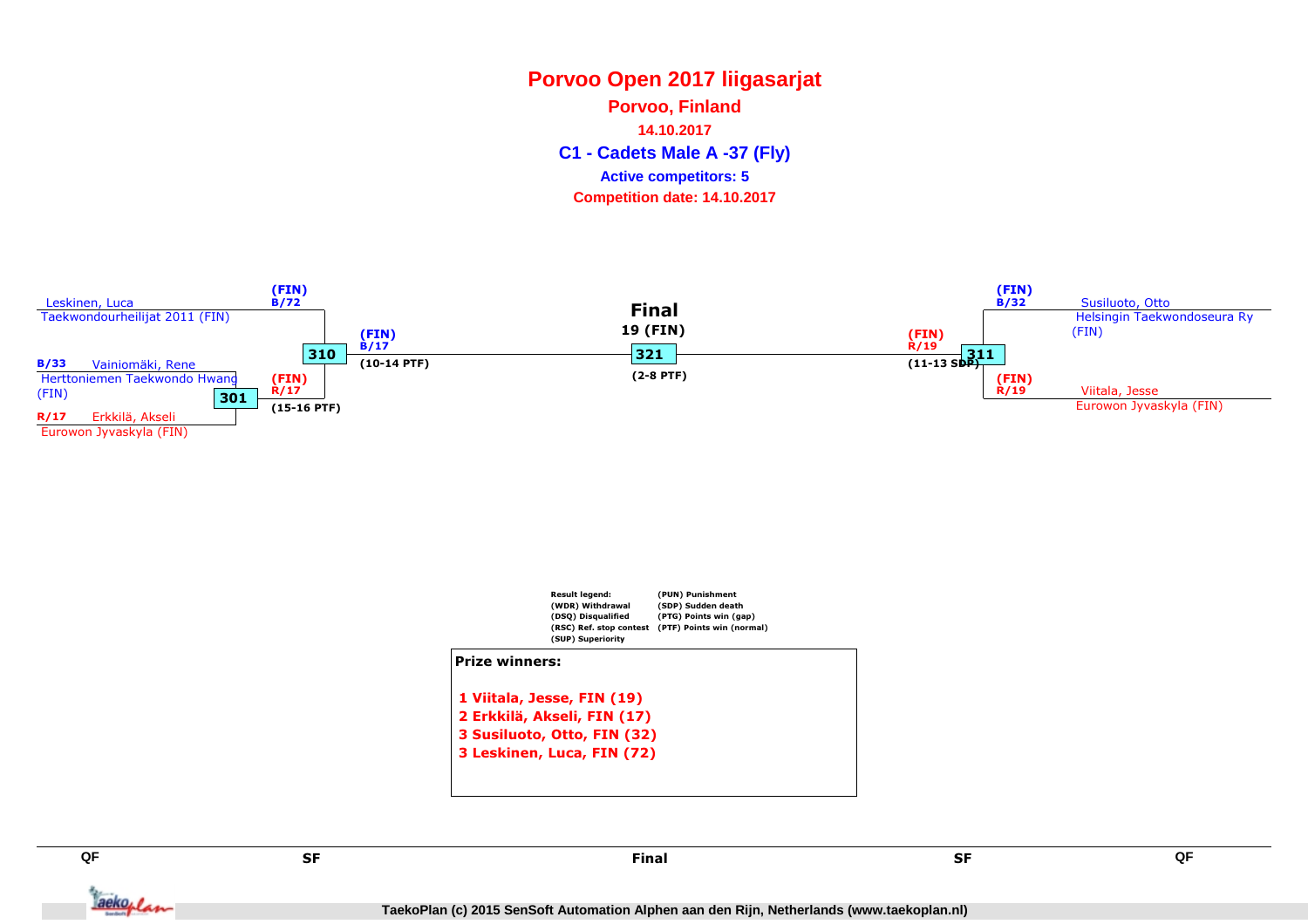**Porvoo, Finland**

**14.10.2017**

**C1 - Cadets Male A -45 (Feather)**

#### **Active competitors: 5**

**Competition date: 14.10.2017**





SF

Tackoplan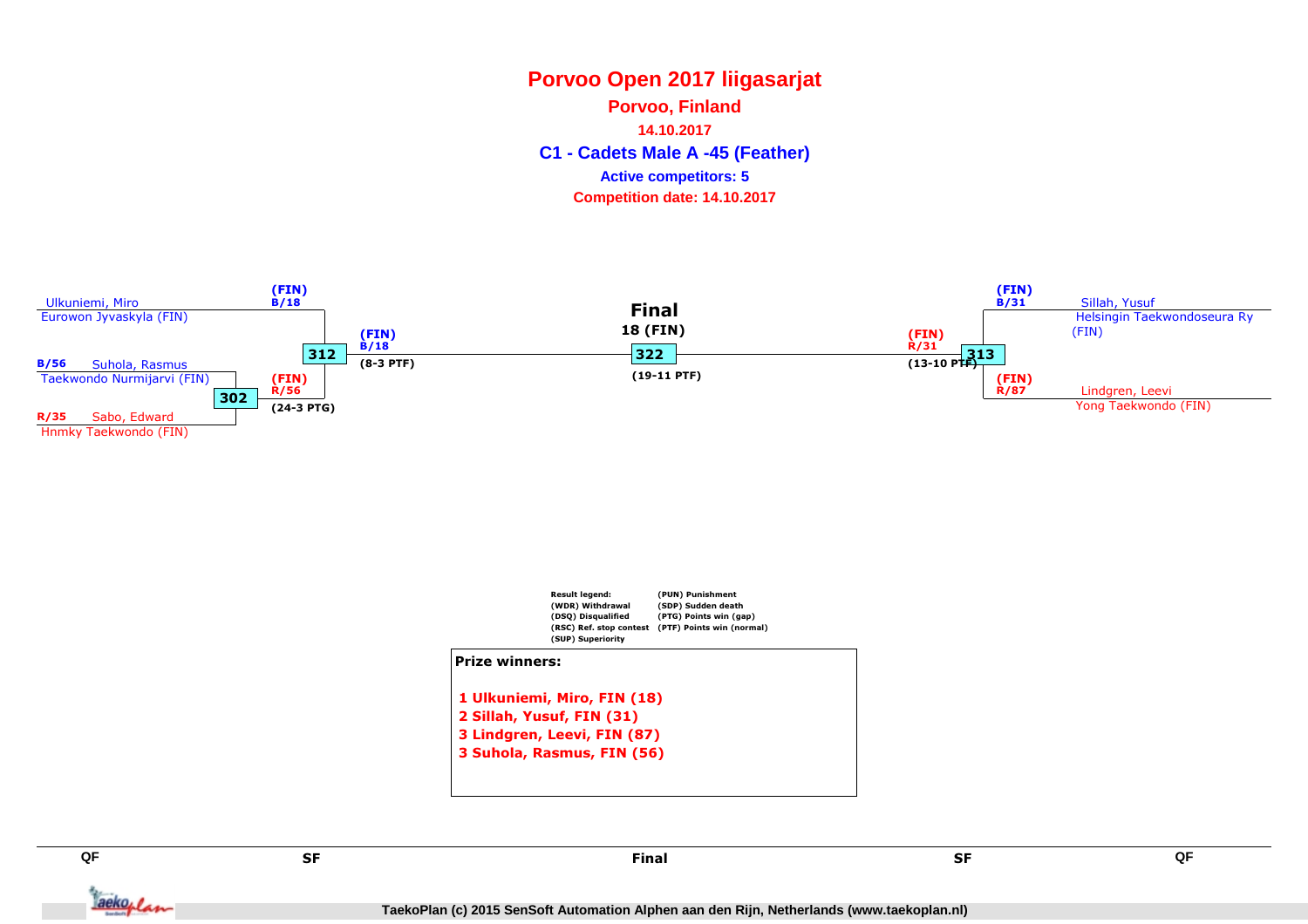**C1 - Cadets Male A -49 (Light) Porvoo, Finland14.10.2017Competition date: 14.10.2017 Active competitors: 3**





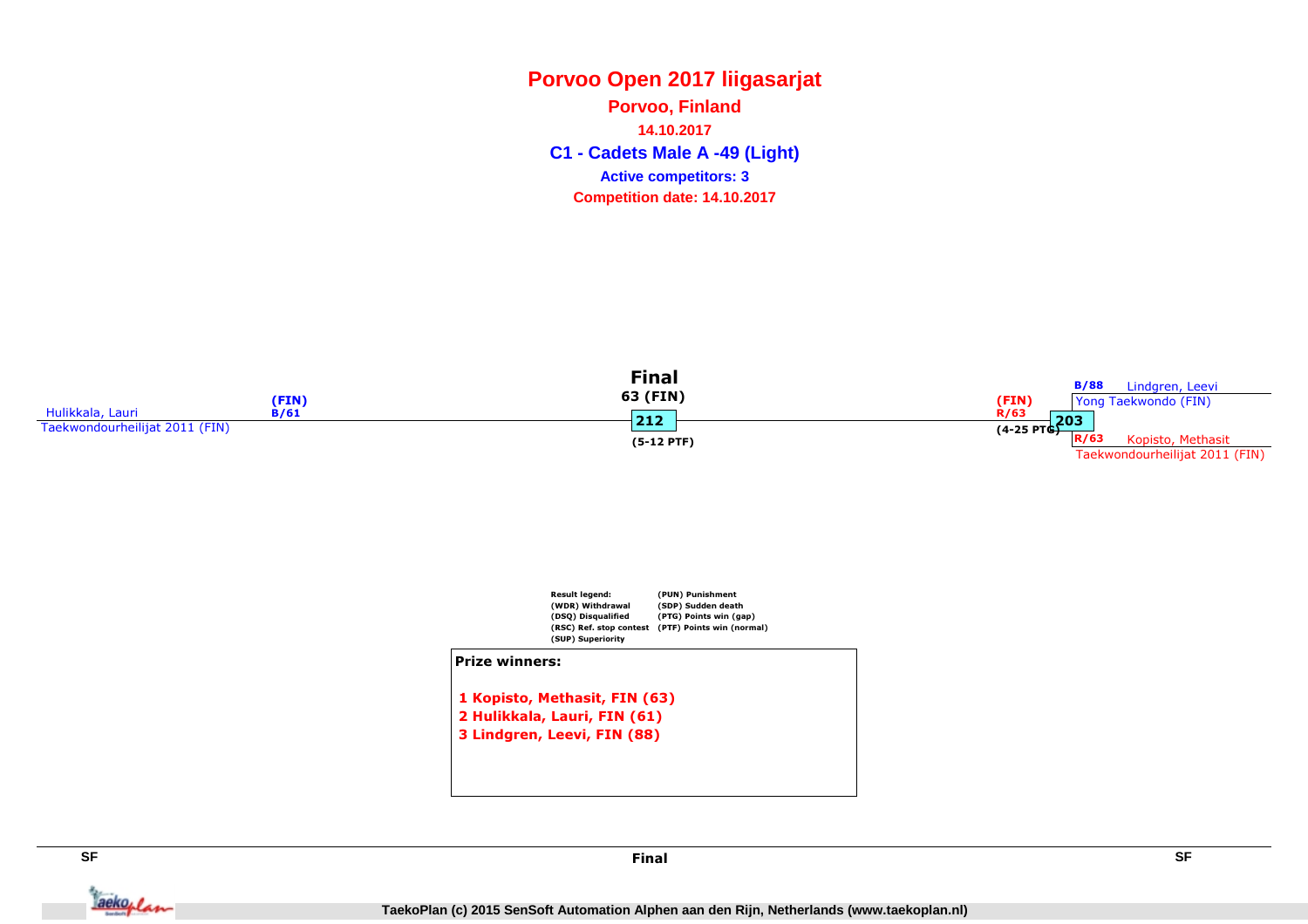**C1 - Cadets Male A -53 (Welter) Porvoo, Finland14.10.2017Competition date: 14.10.2017 Active competitors: 3**





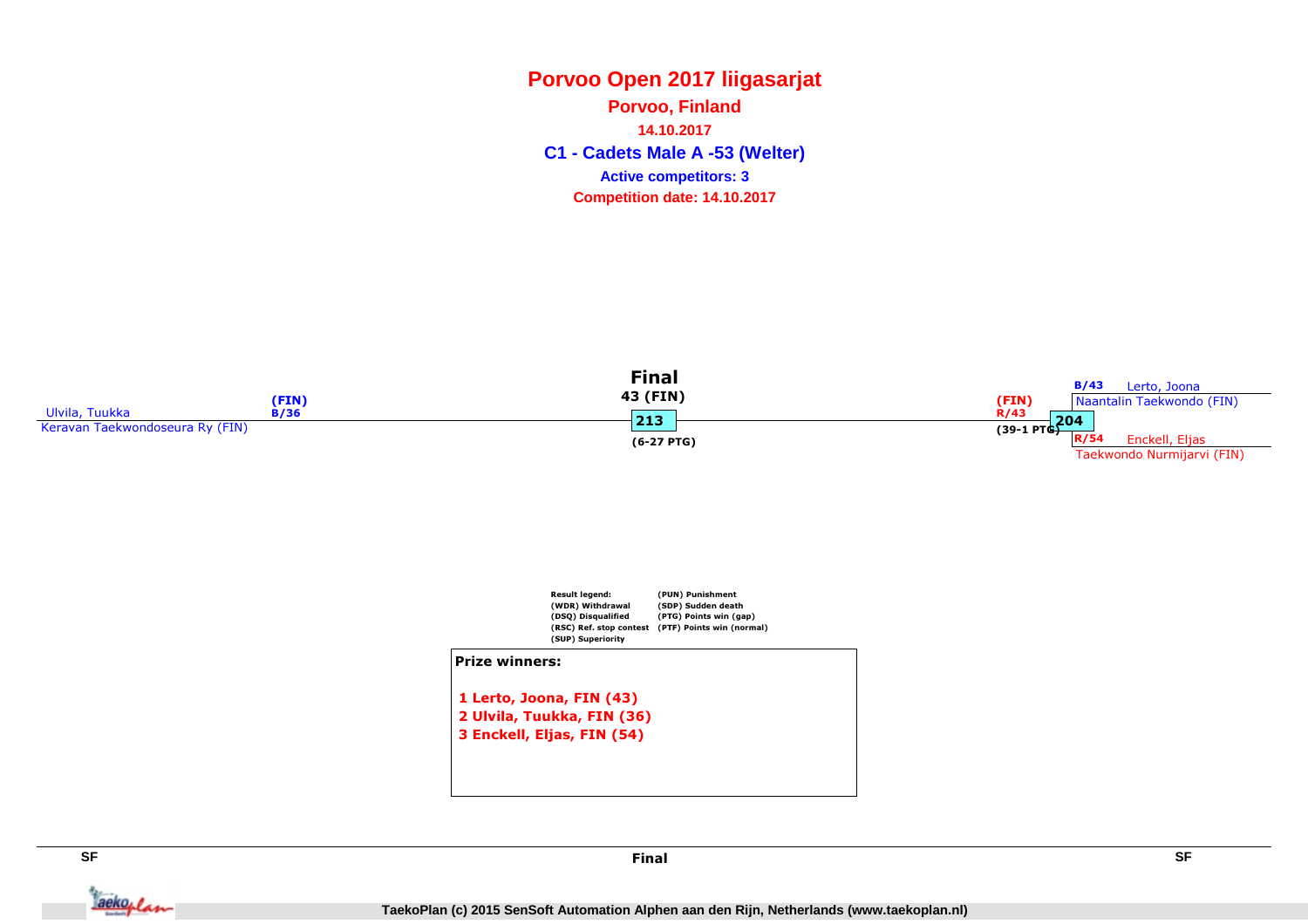**C1 - Cadets Female A -29 (Fin) Porvoo, Finland14.10.2017Competition date: 14.10.2017 Active competitors: 3**





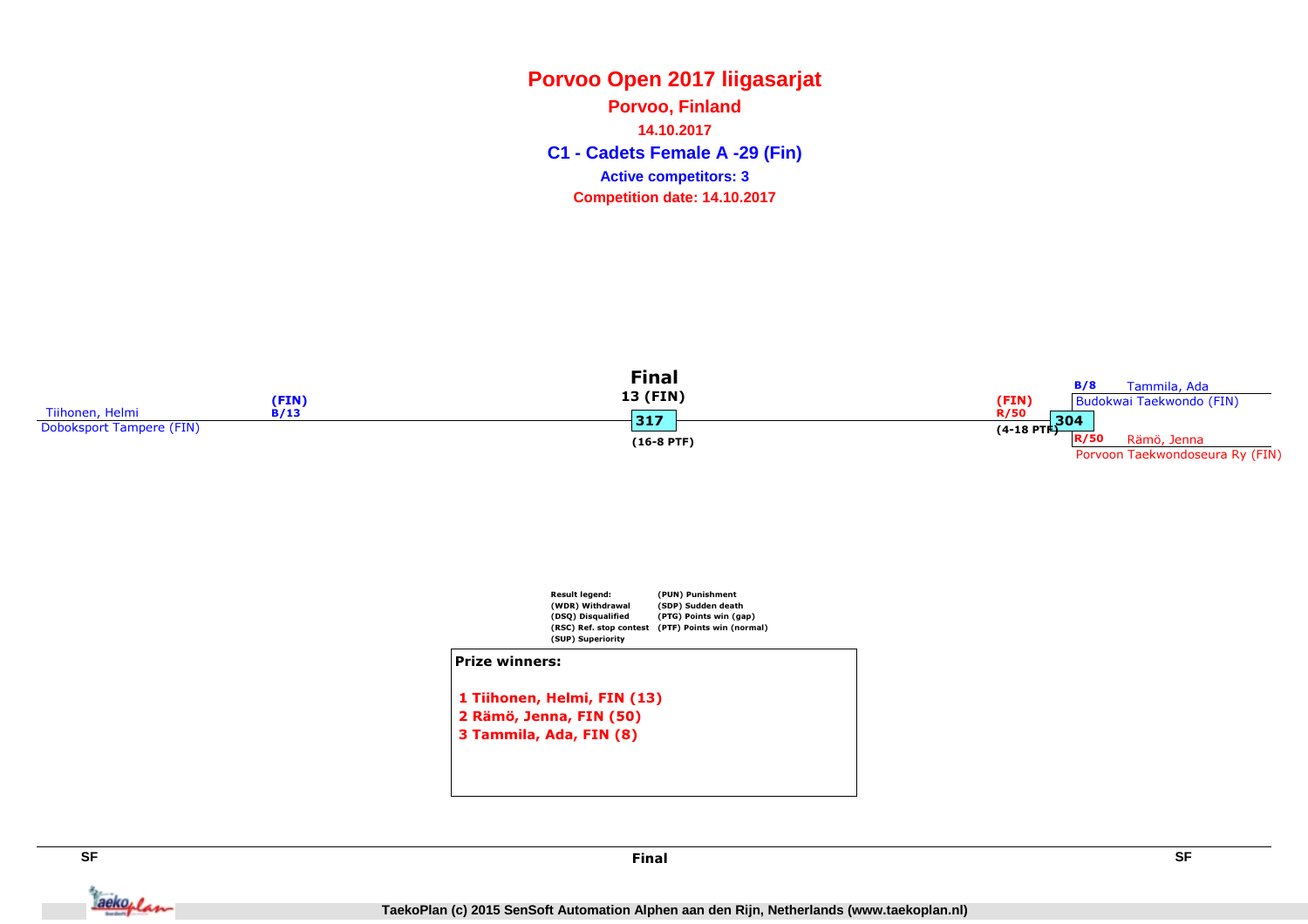**Porvoo, Finland**

**14.10.2017**

**C1 - Cadets Female A -33 (Fly)**

#### **Active competitors: 5**

**Competition date: 14.10.2017**





SF

Taekoplan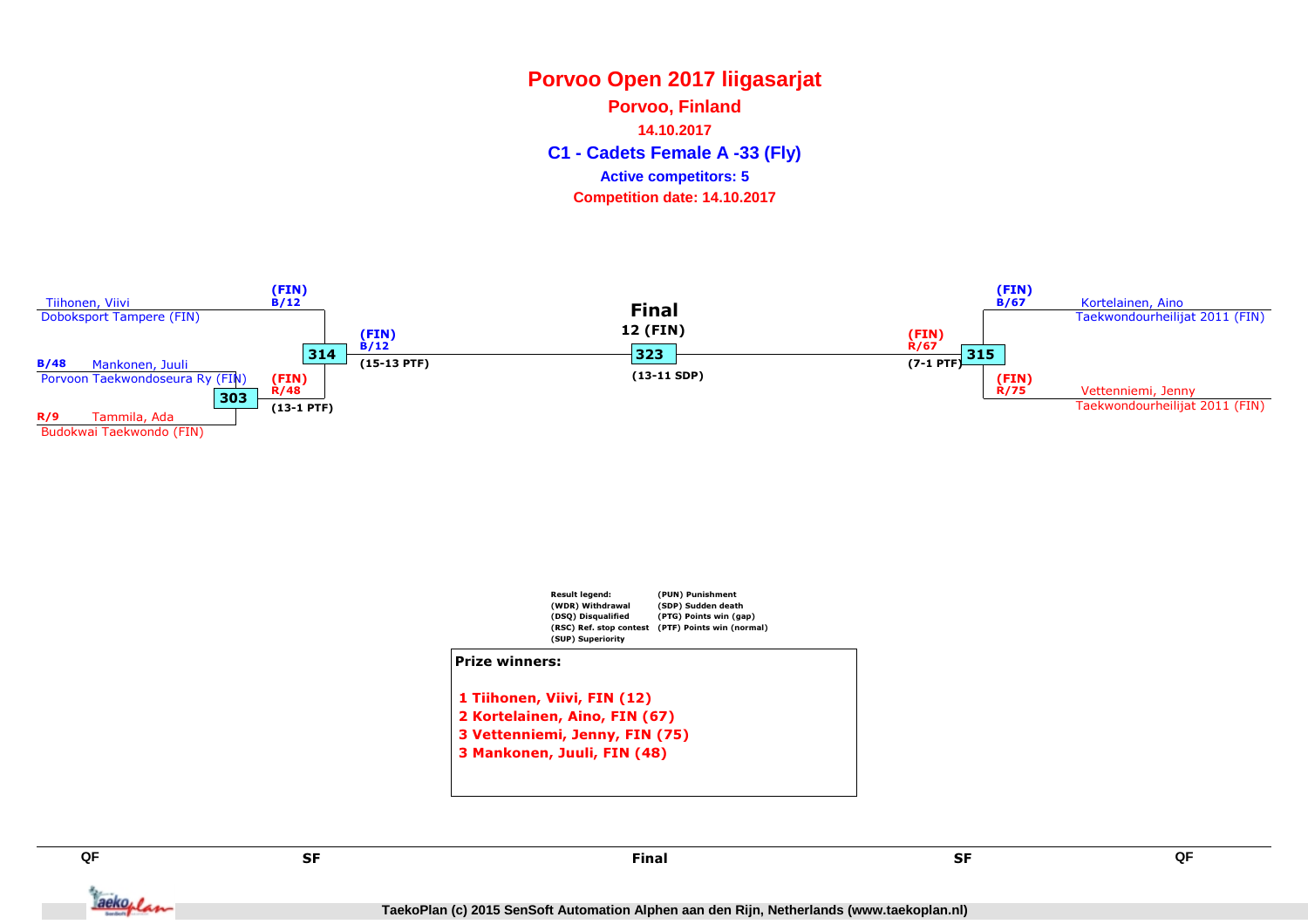**C1 - Cadets Female A -37 (Bantam) Porvoo, Finland14.10.2017Competition date: 14.10.2017 Active competitors: 4**







**TaekoPlan (c) 2015 SenSoft Automation Alphen aan den Rijn, Netherlands (www.taekoplan.nl)**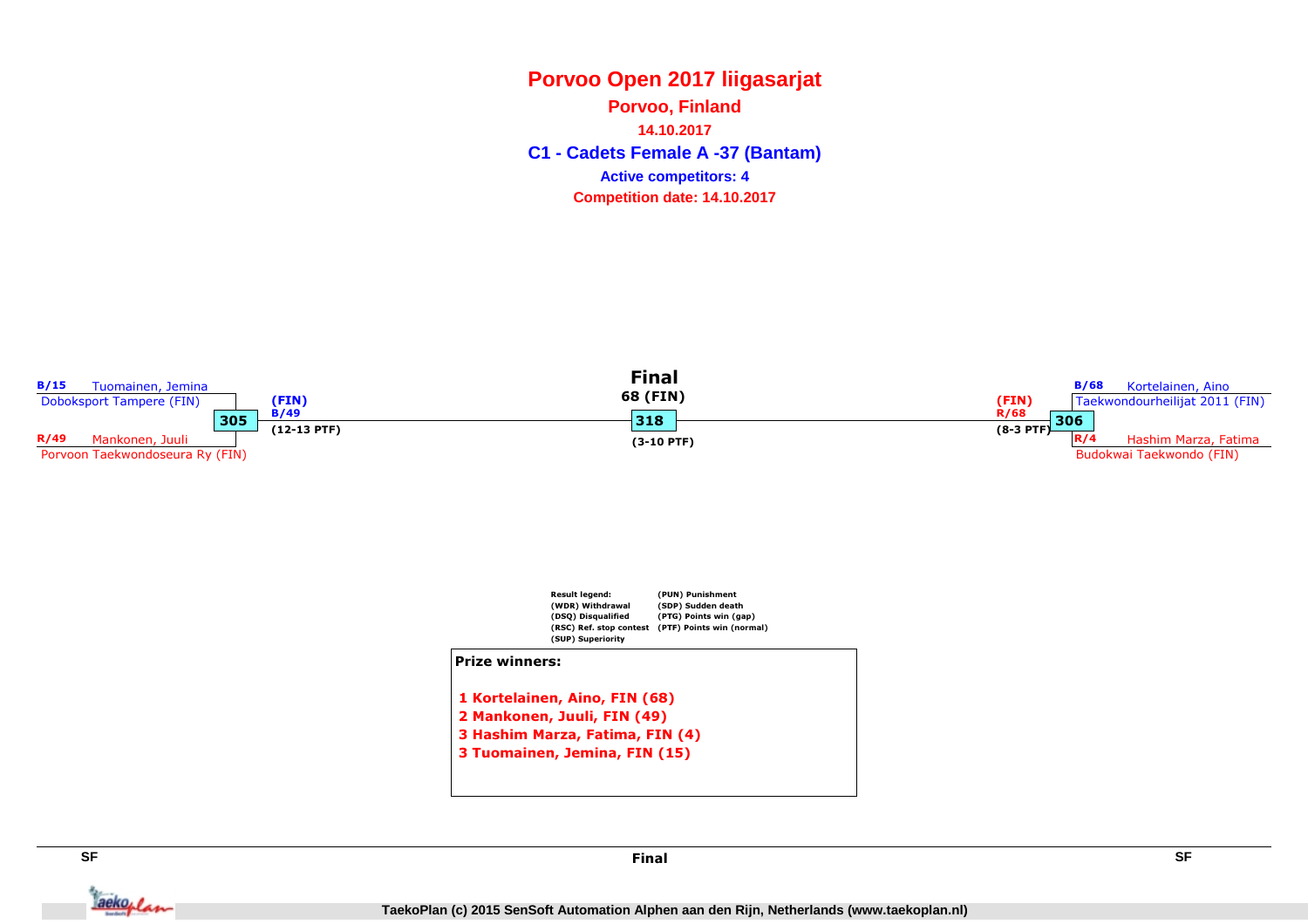**C1 - Cadets Female A -41 (Feather) Porvoo, Finland14.10.2017Competition date: 14.10.2017 Active competitors: 4**







Jackoplan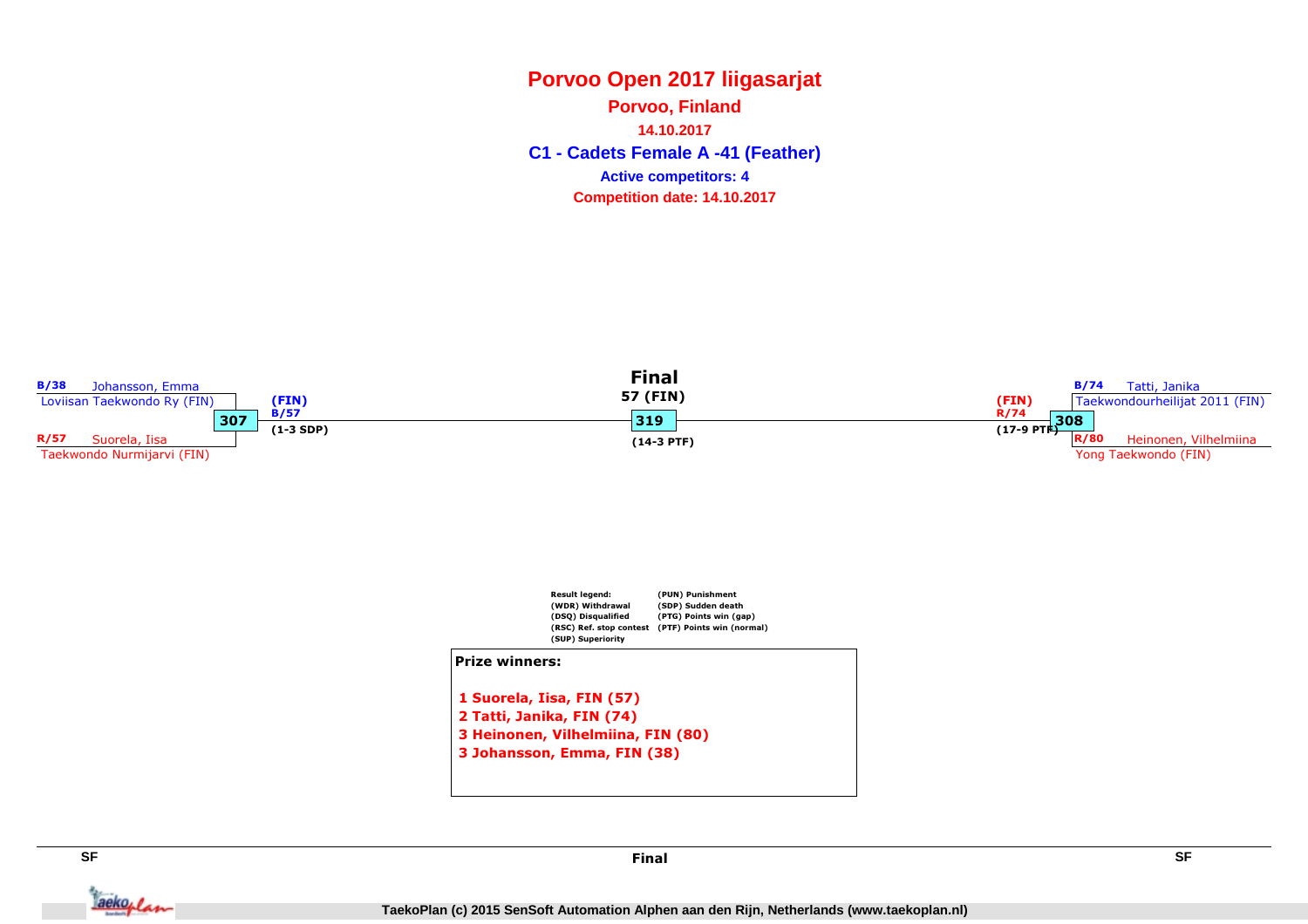**C1 - Cadets Female A -44 (Light) Porvoo, Finland14.10.2017Competition date: 14.10.2017 Active competitors: 3**





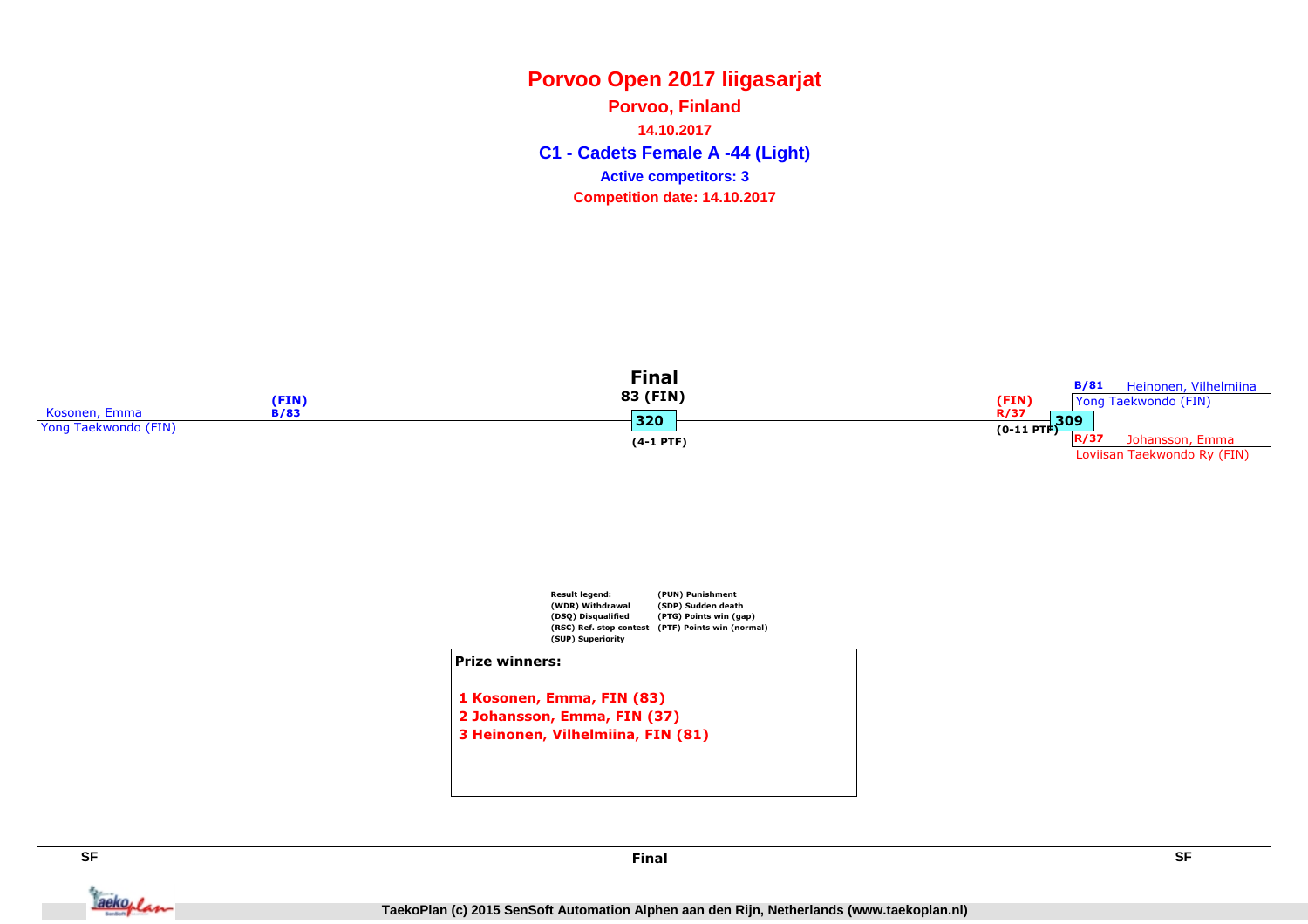#### **Porvoo Open 2017 liigasarjatPorvoo, Finland14.10.2017**

**C1 - Cadets Female A -51 (Light middle) Competition date: 14.10.2017 Active competitors: 3**





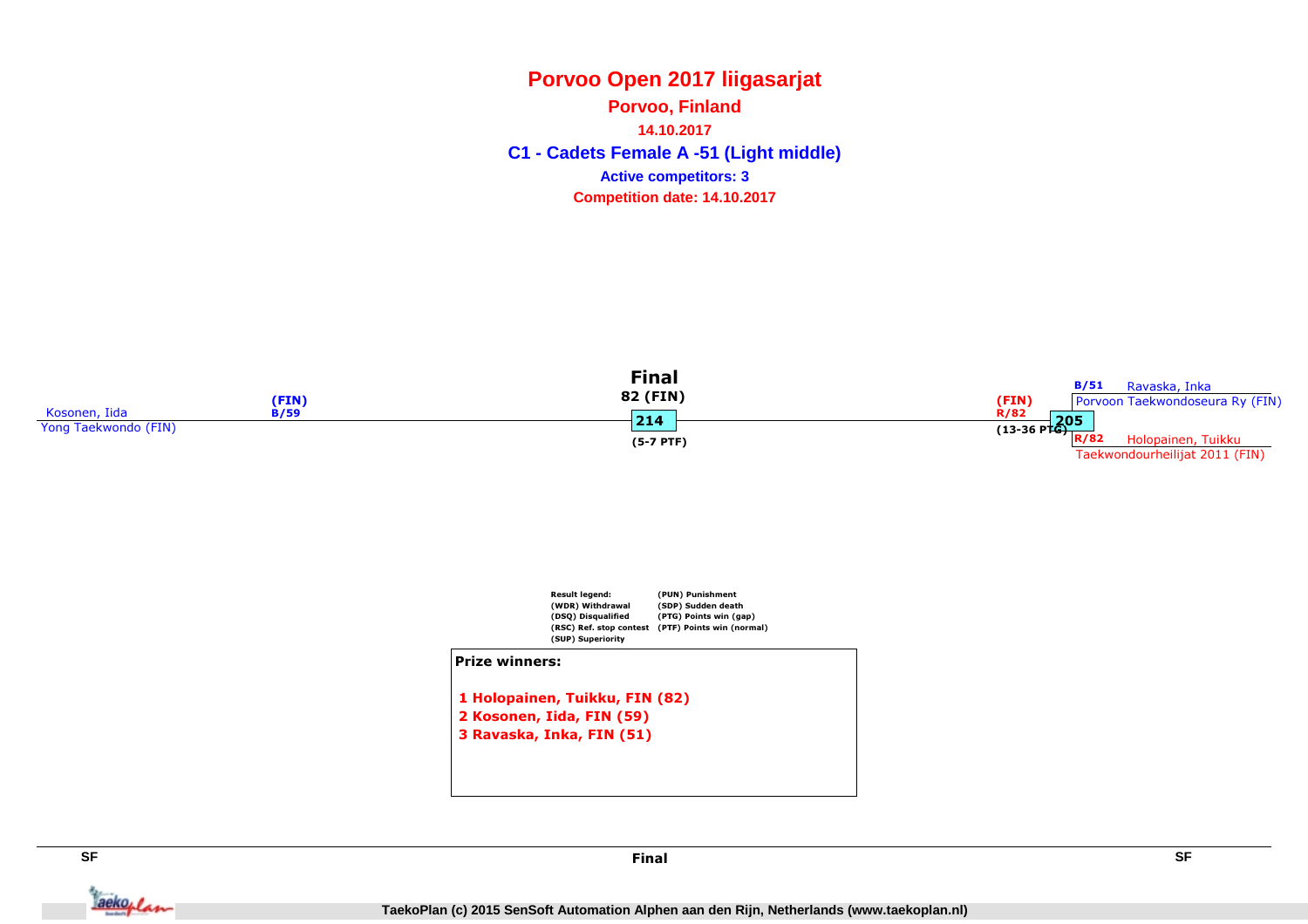**C1 - Cadets Female A -55 (Middle) Porvoo, Finland14.10.2017Competition date: 14.10.2017 Active competitors: 2**





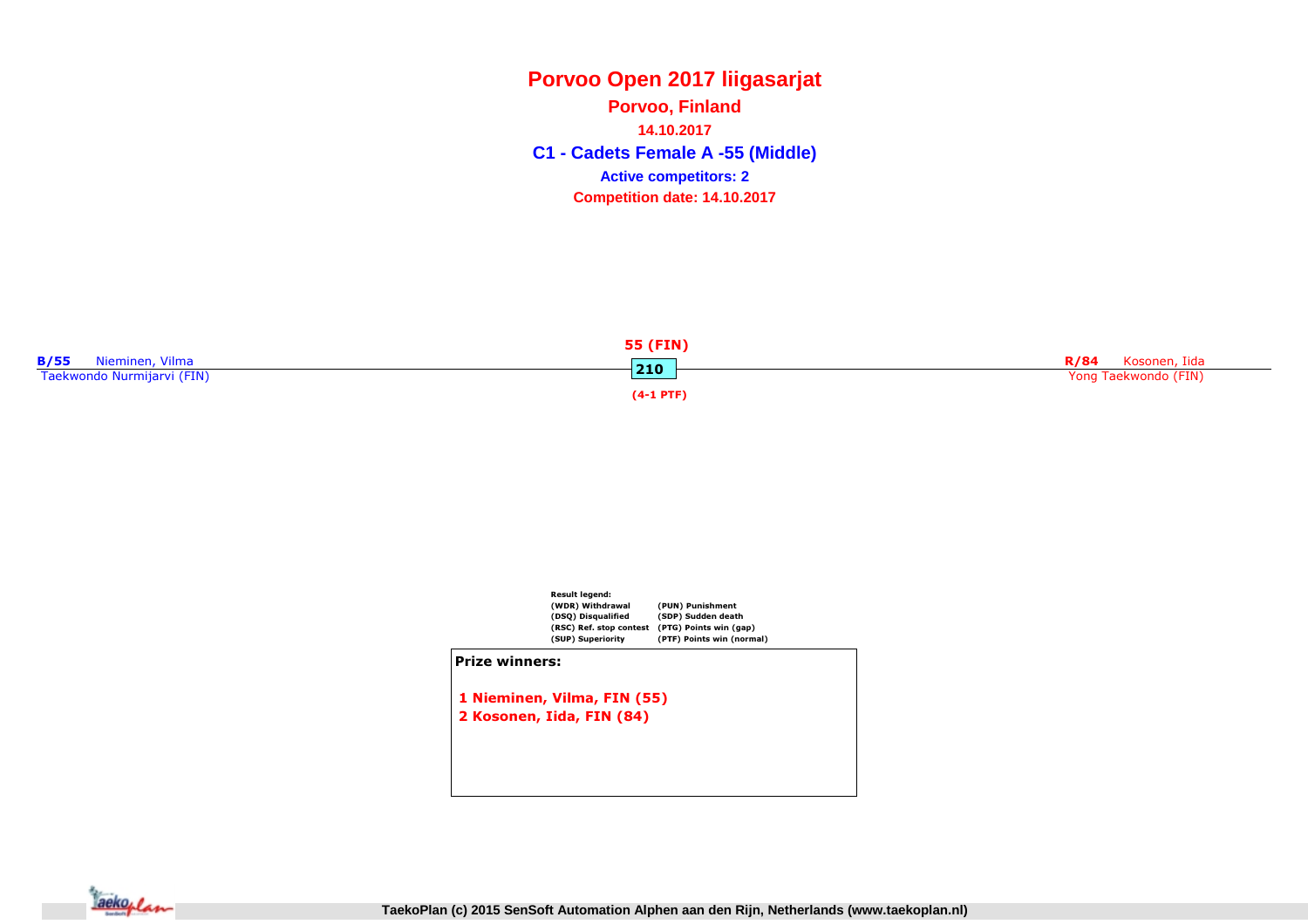### **Porvoo Open 2017 liigasarjatB1 - Juniors Male A -51 (Bantam) Porvoo, Finland14.10.2017Competition date: 14.10.2017 Active competitors: 2**





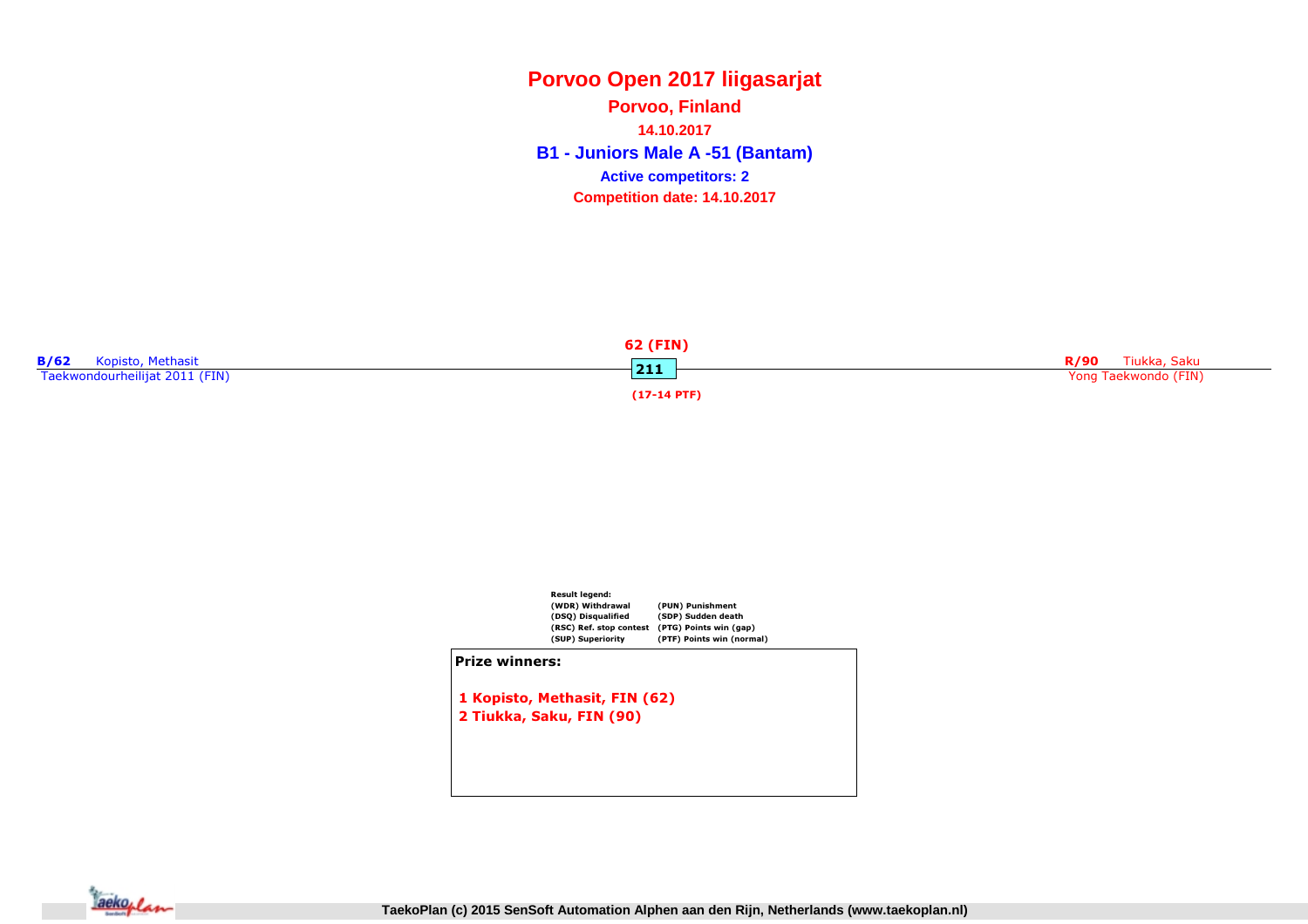**B1 - Juniors Male A -59 (Light) Porvoo, Finland14.10.2017Competition date: 14.10.2017 Active competitors: 2**





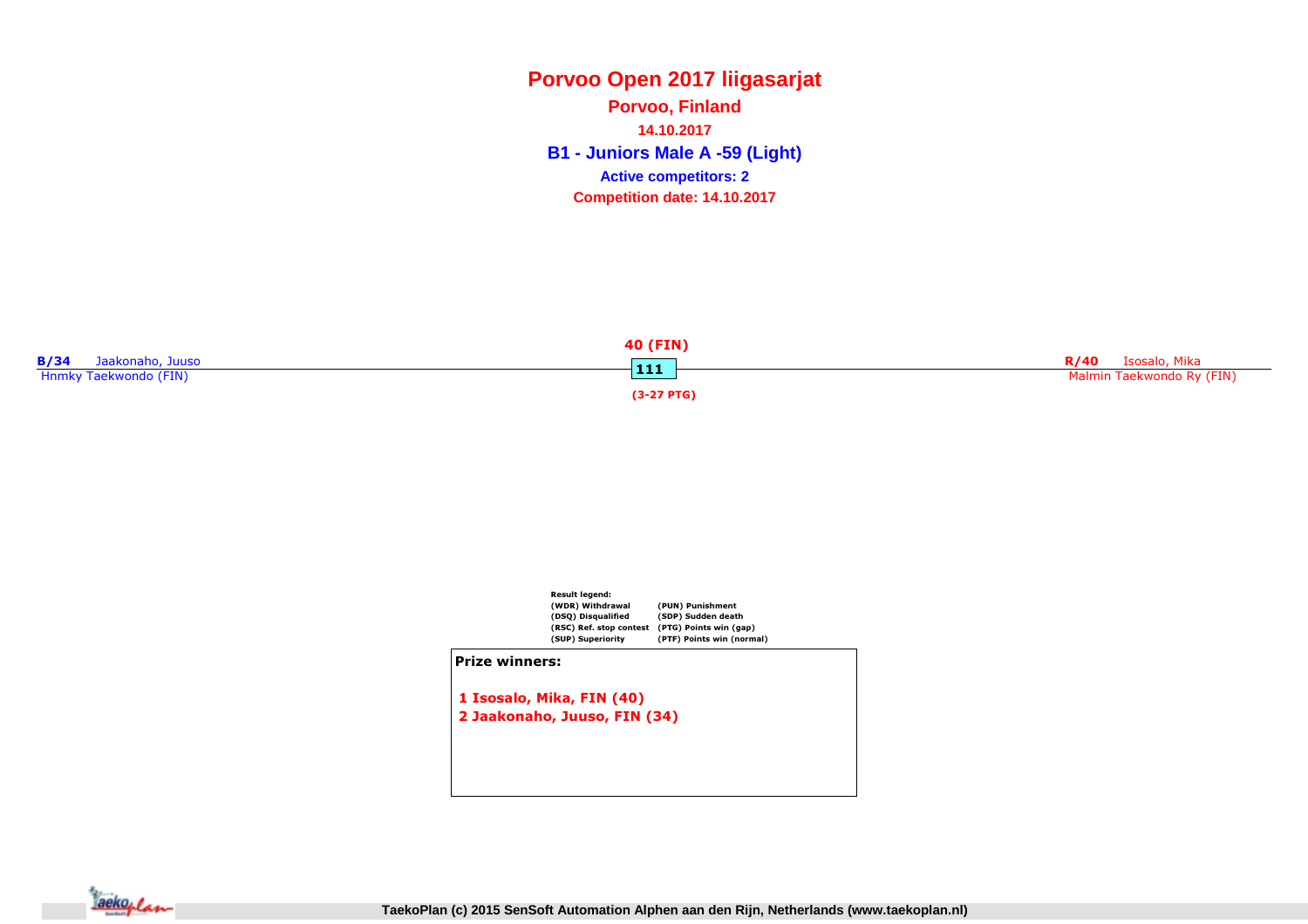**B1 - Juniors Male A -63 (Welter) Porvoo, Finland14.10.2017Competition date: 14.10.2017 Active competitors: 3**





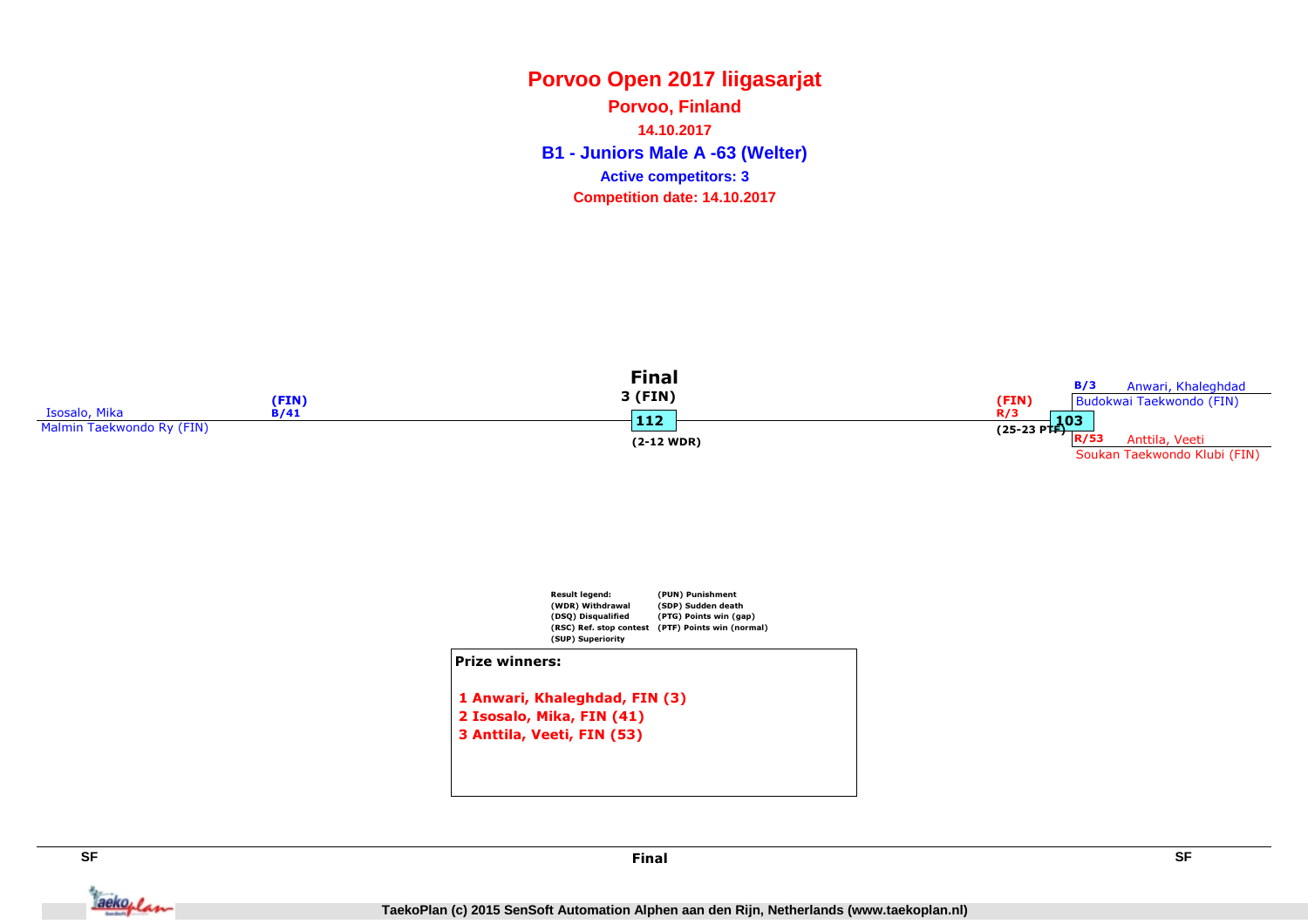**B1 - Juniors Male A -68 (Light Middle) Porvoo, Finland14.10.2017Competition date: 14.10.2017 Active competitors: 3**





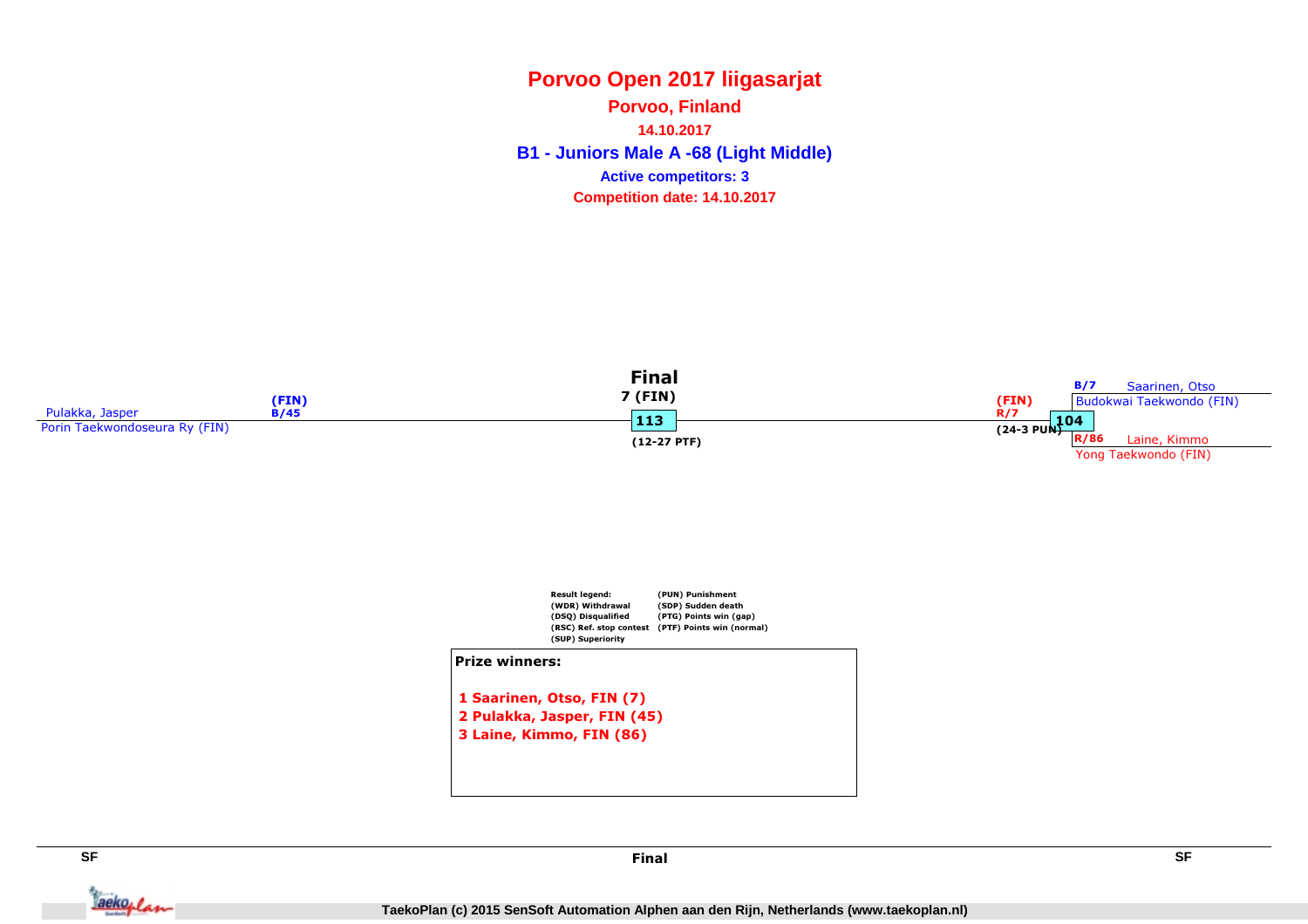**Porvoo, Finland**

**14.10.2017**

**B1 - Juniors Female A -49 (Feather)**

#### **Active competitors: 5**

**Competition date: 14.10.2017**







SF

Final

Tackoplan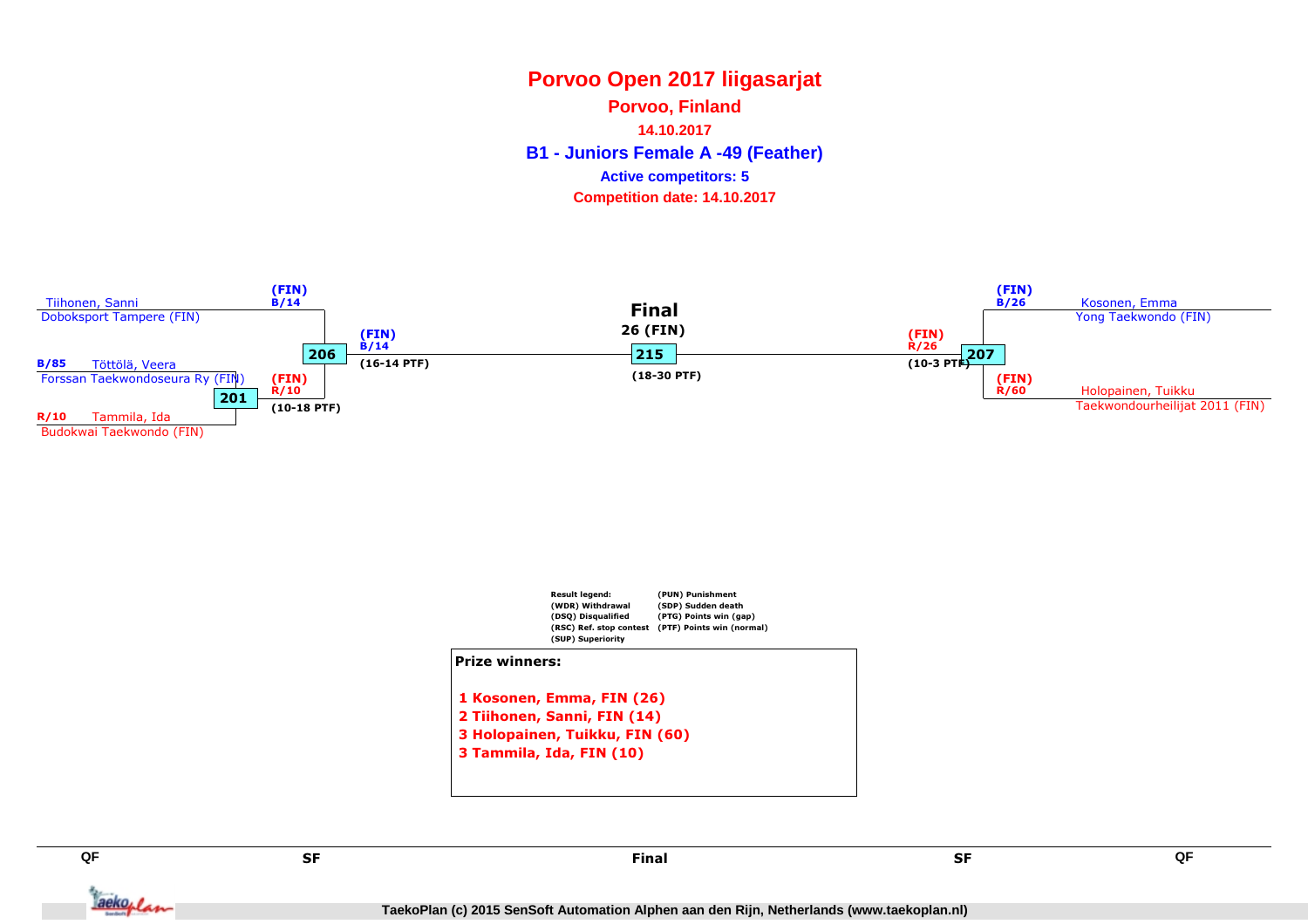**Porvoo, Finland**

**14.10.2017**

**B1 - Juniors Female A -55 (Welter)**

#### **Active competitors: 5**

**Competition date: 14.10.2017**







SF

Tackoplan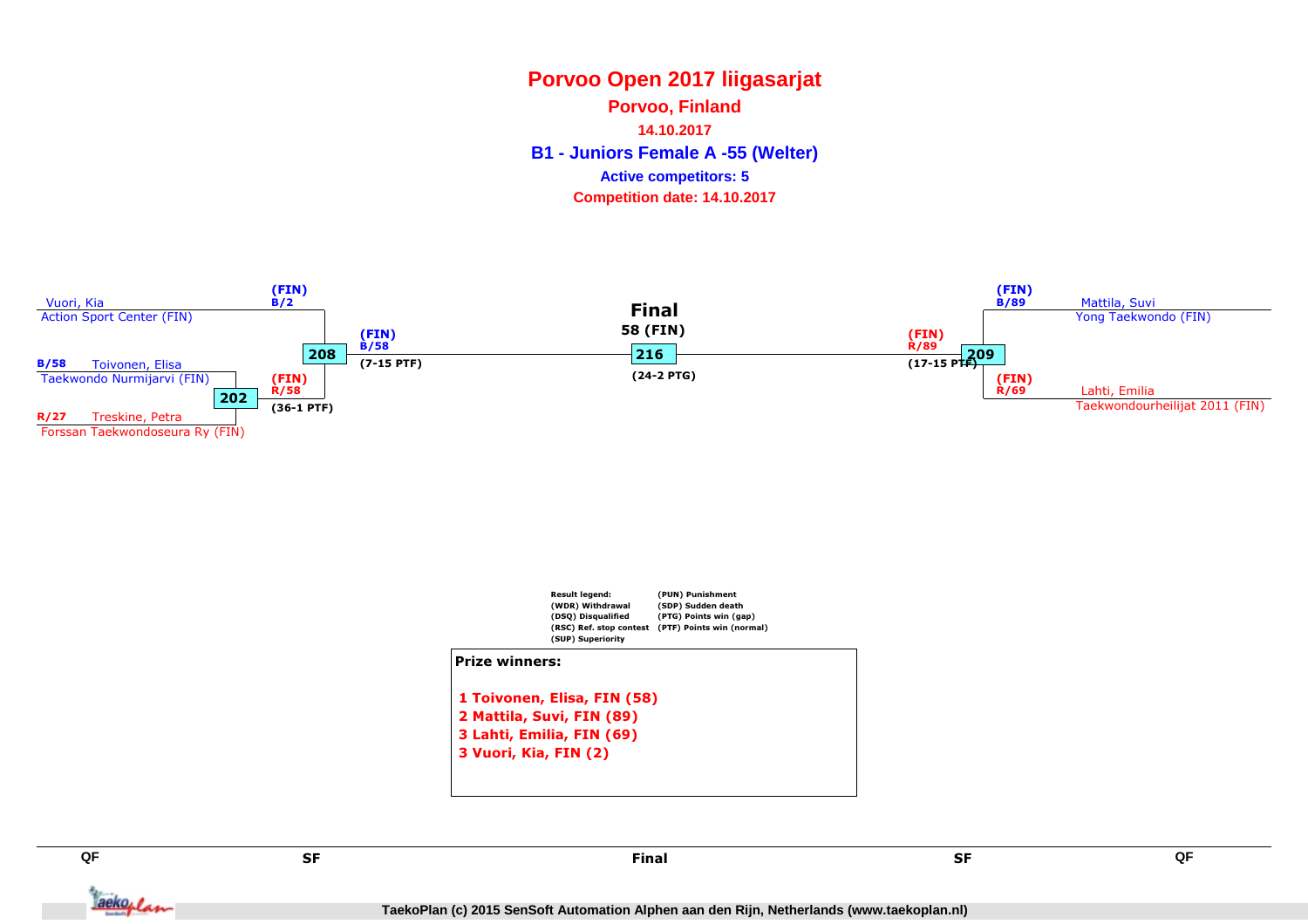**B1 - Juniors Female A -63 (Middle) Porvoo, Finland14.10.2017Competition date: 14.10.2017 Active competitors: 3**





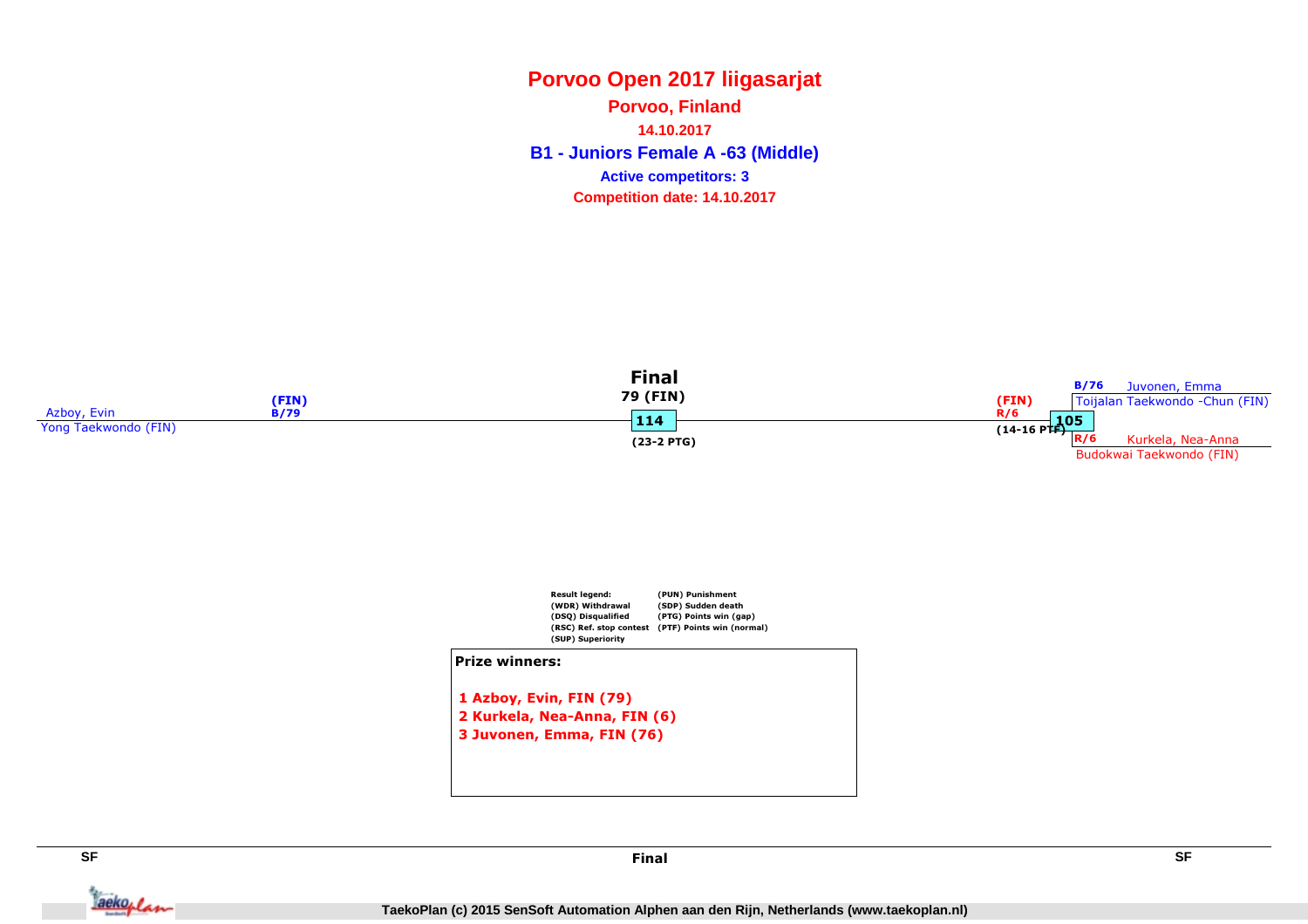**R1 - Seniors Male A -63 (Bantam) Porvoo, Finland14.10.2017Competition date: 14.10.2017 Active competitors: 3**





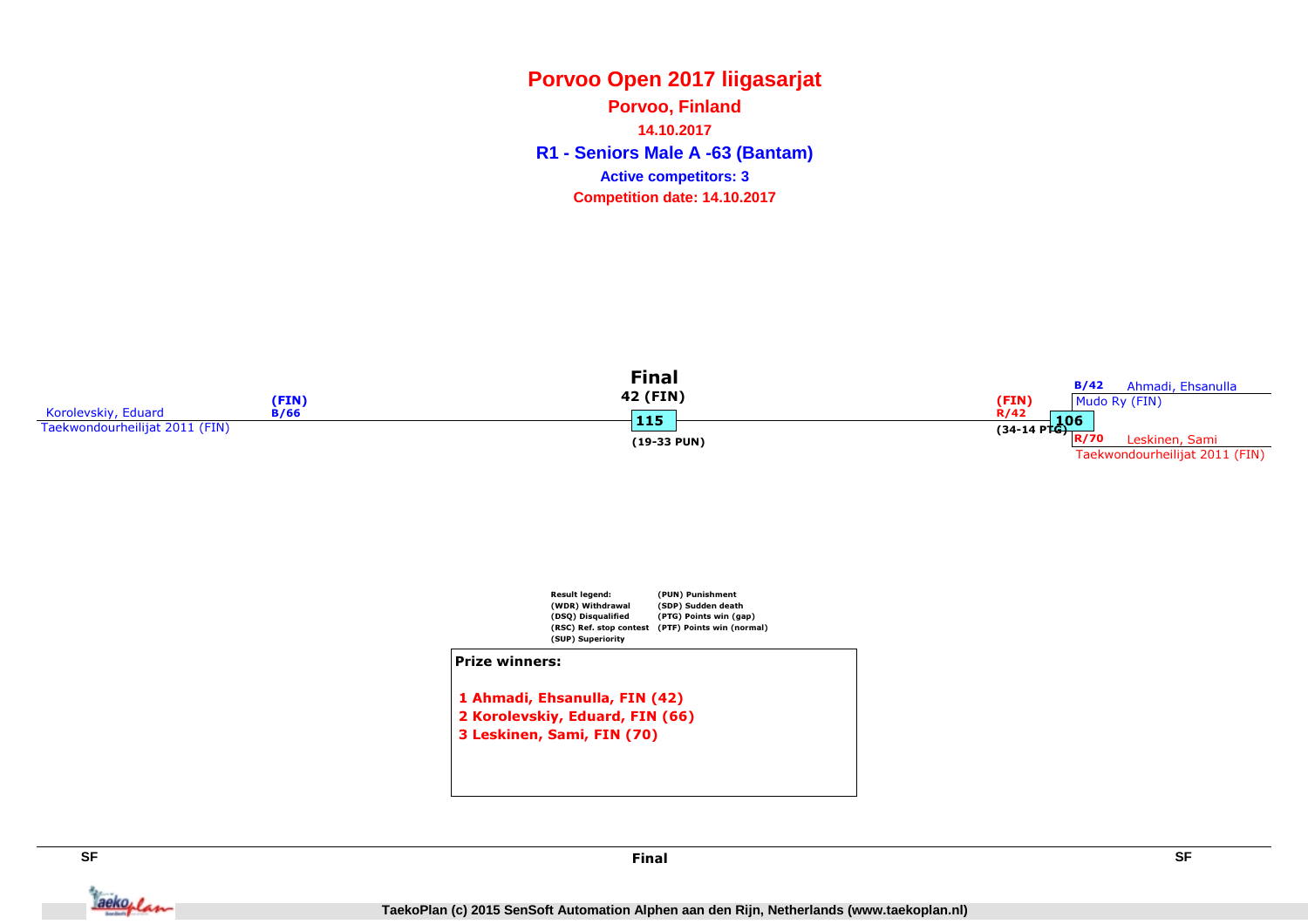**R1 - Seniors Male A -74 (Light) Porvoo, Finland14.10.2017Competition date: 14.10.2017 Active competitors: 3**





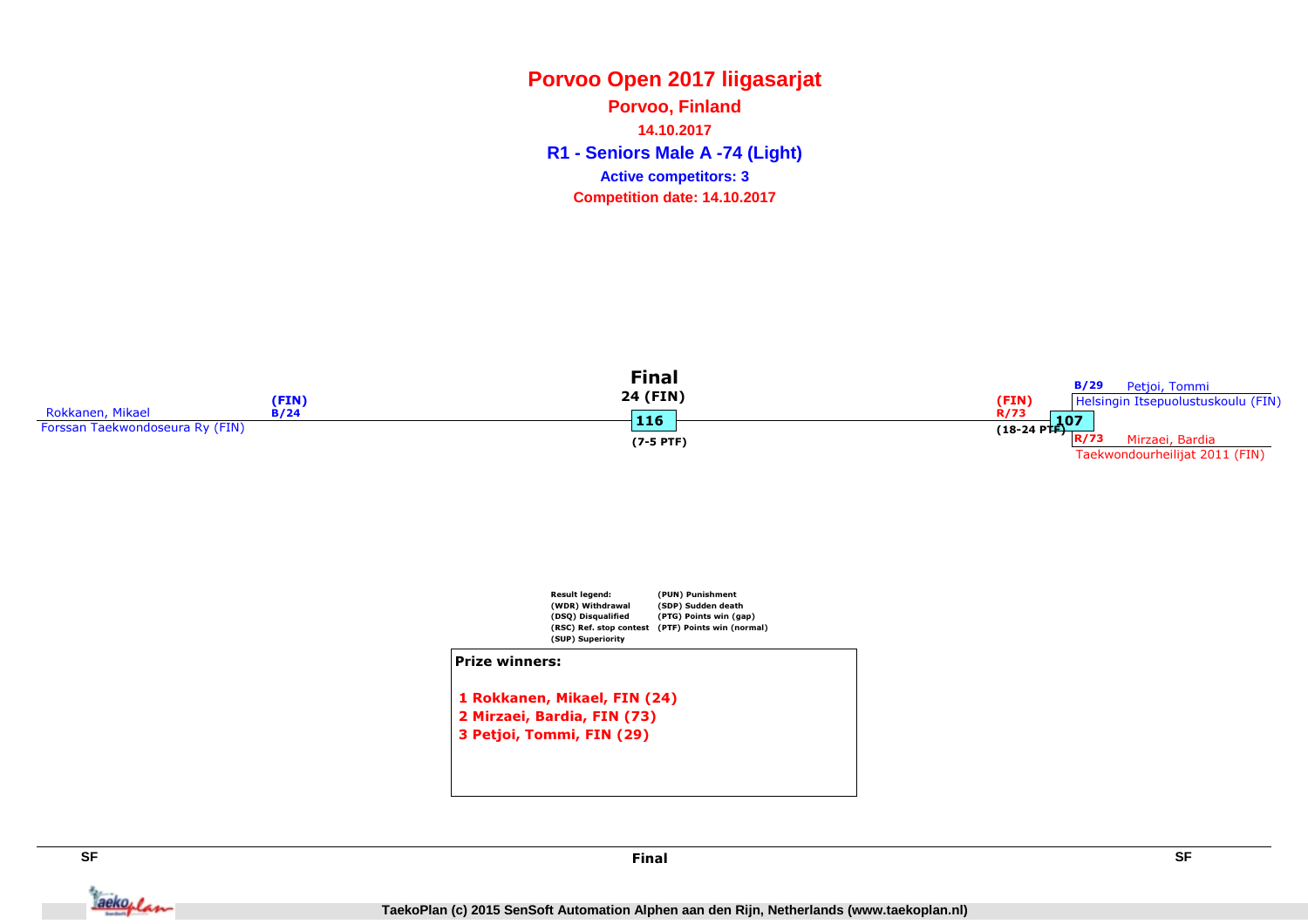**Porvoo, Finland**

**14.10.2017**

**R1 - Seniors Female A -62 (Light)**

#### **Active competitors: 6**

**Competition date: 14.10.2017**





 2 Boughrara, Chahrazed, FIN (39)3 Lautala, Jelena, FIN (52)3 Azboy, Evin, FIN (78)

SF

Tackoplan